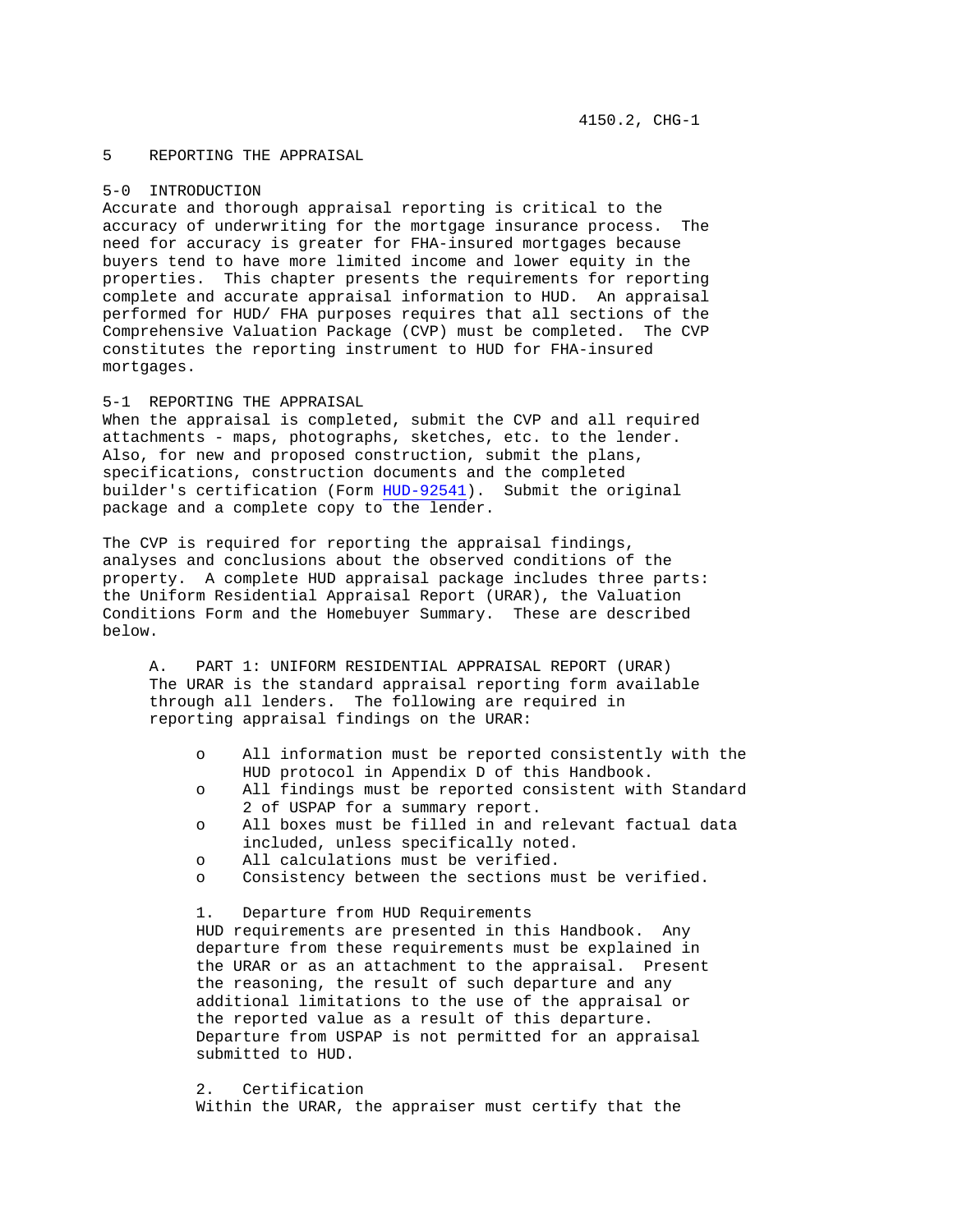reported value is an unbiased, independent valuation of the subject property. This certification is consistent

 $5-1$  6/99 4150.2, CHG-1

> with that required by USPAP. Of particular importance is the certification that the appraisal is not based on any of the following:

- o a requested minimum value
- o a specific value
- o the approval of a loan as indicated

 $(5-1)$ 

 If the appraiser is subject to additional certifications in developing and reporting the appraisal, include them in the URAR report. Such additional certifications may be the result of state certification requirements in certain jurisdictions or of relationships with professional appraisal and real estate organizations.

 The assigned appraiser is required to sign the report making him/her fully and wholly accountable for the information presented on the URAR and in developing the appraisal findings. If any party provided significant professional assistance, name this party on the certification and note the contribution.

3. Statement of Limiting Conditions

 For each appraisal, the URAR includes the standard limiting conditions. The appraiser must confirm these limiting conditions and strike any that do not apply.

 Also, if there are additional limiting conditions, clearly state them. If the limiting conditions differ or are contrary to the limiting conditions stated on the URAR, fully disclose those limiting conditions and make them known in the value estimate. Cite any value influencing limiting conditions with the report of the estimate of market value.

 The repair conditions reported in the VC segment of the report constitute a limiting condition for the development of the appraisal because HUD appraisals estimate value "as-repaired." The reported estimate assumes that the noted deficiencies have been corrected. It is, therefore, important that the appraiser certify to testing specific systems and examining all areas of the house to note the deficiencies.

 B. PART 2: VALUATION CONDITIONS FORM The Valuation Conditions (VC) Form specifically addresses physical conditions of the property- that may render the property uninhabitable or cause health and safety concerns. Note the conditions observed during the walk-through on the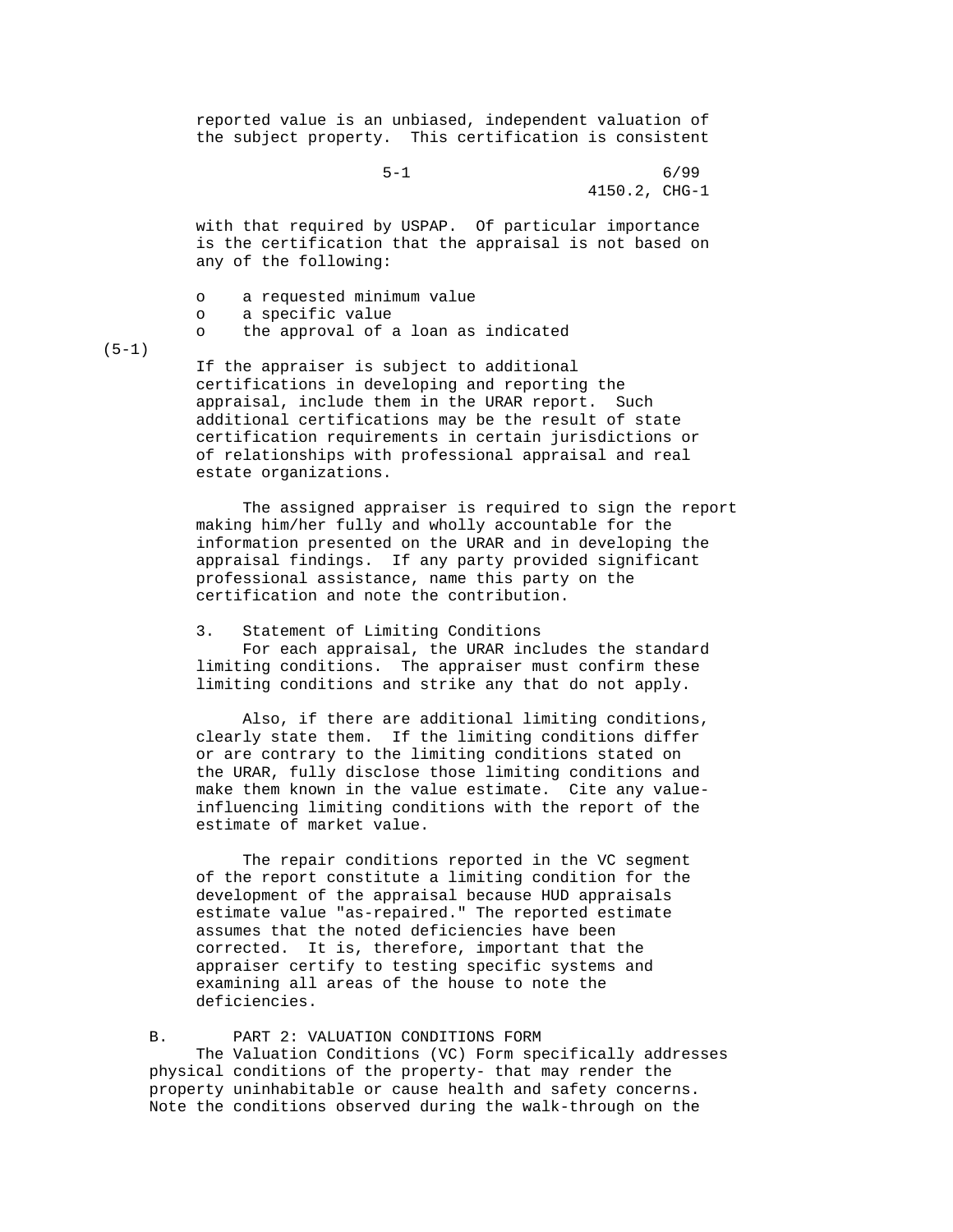VC form as of the date of appraisal. A home inspection. is not required to complete the VC. The VC form is divided into Site and Property Analysis as well as other property related information.

- o VC-1 identifies the site hazards and nuisances that may render a location ineligible for FHA insurance.
- o VC-2 through VC-11 identify the basic structural and mechanical components of the property and are the bases for determining if the property is habitable and eligible for FHA-insured financing.

$$
6/99 \hspace{3.2cm} 5-2
$$

# 4150.2

- (5-1) o VC-12 and VC-13 provide further information on the property.
	- o The addenda include a provision for current market assessed value and a summary of estimated repair costs.

 Each section must be completed entirely, based on the instructions in the protocol in Appendix D of this Handbook.

 The appraiser must observe the property's components, test certain basic operations, view areas of the home that may include adverse conditions and report on readily observed adverse conditions. In all instances, the observations are as of the effective date of value, as identified in the VC and appraisal segments.

 o For each item in VC-1, a "YES" renders the property ineligible for FHA mortgage insurance.

 o For each specific item in VC-2 through VC-11, "YES" indicates a limiting condition on the appraisal subject to the repair of the deficiency or further inspection.

 o For each specific item in VC-2 through VC-11, "NO" indicates that the appraiser did not observe a deficient condition.

 The appraiser may encounter a negative physical condition that does not require repair or inspection. In this instance the appraisal is based upon the existing condition.

 "NO" is not a substitute for a home inspection by a qualified professional home inspector, but merely indicates that the appraiser did not observe the condition during the property inspection for valuation purposes.

 For both "YES" and "NO" responses, exercise care and judgment in reporting the extent and the magnitude of the observed condition. The mere presence of an item may not require an inspection or repair. Likewise, depending on the condition observed, a minor observation may prove to be significant to the soundness of the property. The property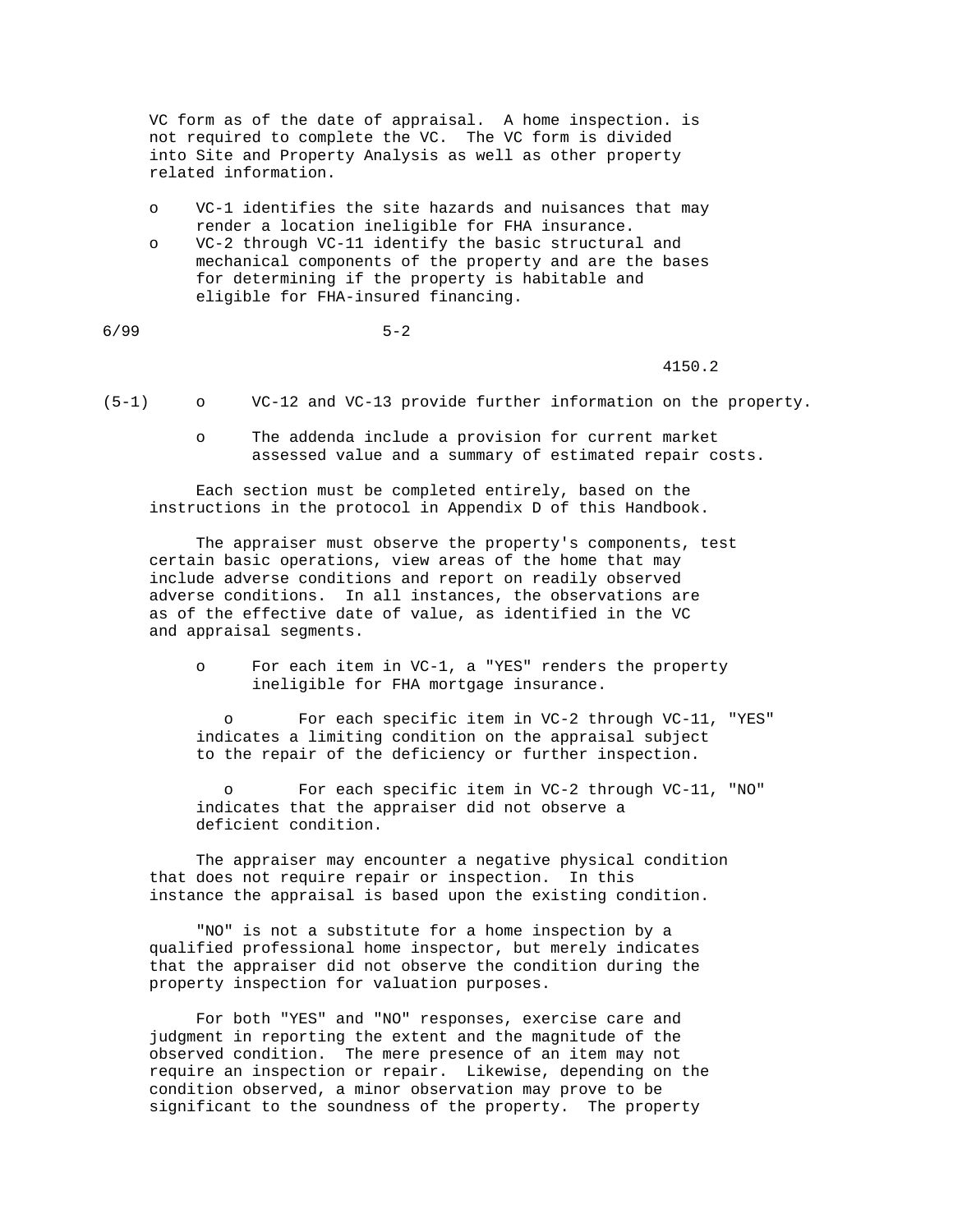analysis relies heavily on the appraiser's judgment. It is important to note all considerations as comments for each Valuation Condition.

 For detailed instruction regarding the Valuation Conditions Form, please see the protocol in Appendix D of this Handbook.

 Appraisals performed for HUD/FHA are not intended to protect the buyer: they protect HUD. Many homebuyers mistakenly believe that a HUD appraisal and subsequent inspection is a guarantee that the property is free from defects when, in fact, the appraisal only establishes the value of the property for mortgage insurance purposes. Buyers need to secure their own home

 $5-3$ 

 $4150.$ 

2

 inspection through the services of a qualified inspector and satisfy themselves about the condition of the property. If available in a timely manner, home inspection reports should be sent to the appraiser; this affords the appraiser the opportunity to make valuation adjustments as needed.

#### C. PART 1: HOMEBUYER SUMMARY

 This part summarizes required repairs from the appraiser's observation of the physical condition. The Homebuyer Summary intends to protect the homebuyer by informing him/her of any material conditions that typically make the property ineligible for FHA mortgage insurance.

 > If any of the VC's are marked "YES" in the VC form, the appraiser must denote it in the appropriate box of the Homebuyer Summary and explain, in detail, the nature of the problem.

 The summary also includes a notice to the homebuyer regarding the value of securing a home inspection, by a qualified inspector.

## 5-2 ACCESS TO FORMS

The Homebuyer Summary and Valuation Conditions Form are available electronically from the HUD Internet website: http://www.hudclips.org.

#### 5-3 RECORD KEEPING

HUD reserves the right to request and review the appraiser's work files supporting an FHA-insured mortgage at any time and without prior notice. Appraisers on the FHA Register must comply with the record-keeping and inspection requirements as a condition of performing appraisals for FHA-insured mortgages.

A. MINIMUM TERM FOR RECORD KEEPING

 The appraiser is required to keep supporting documentation in addition to a copy of the CVP. These files must be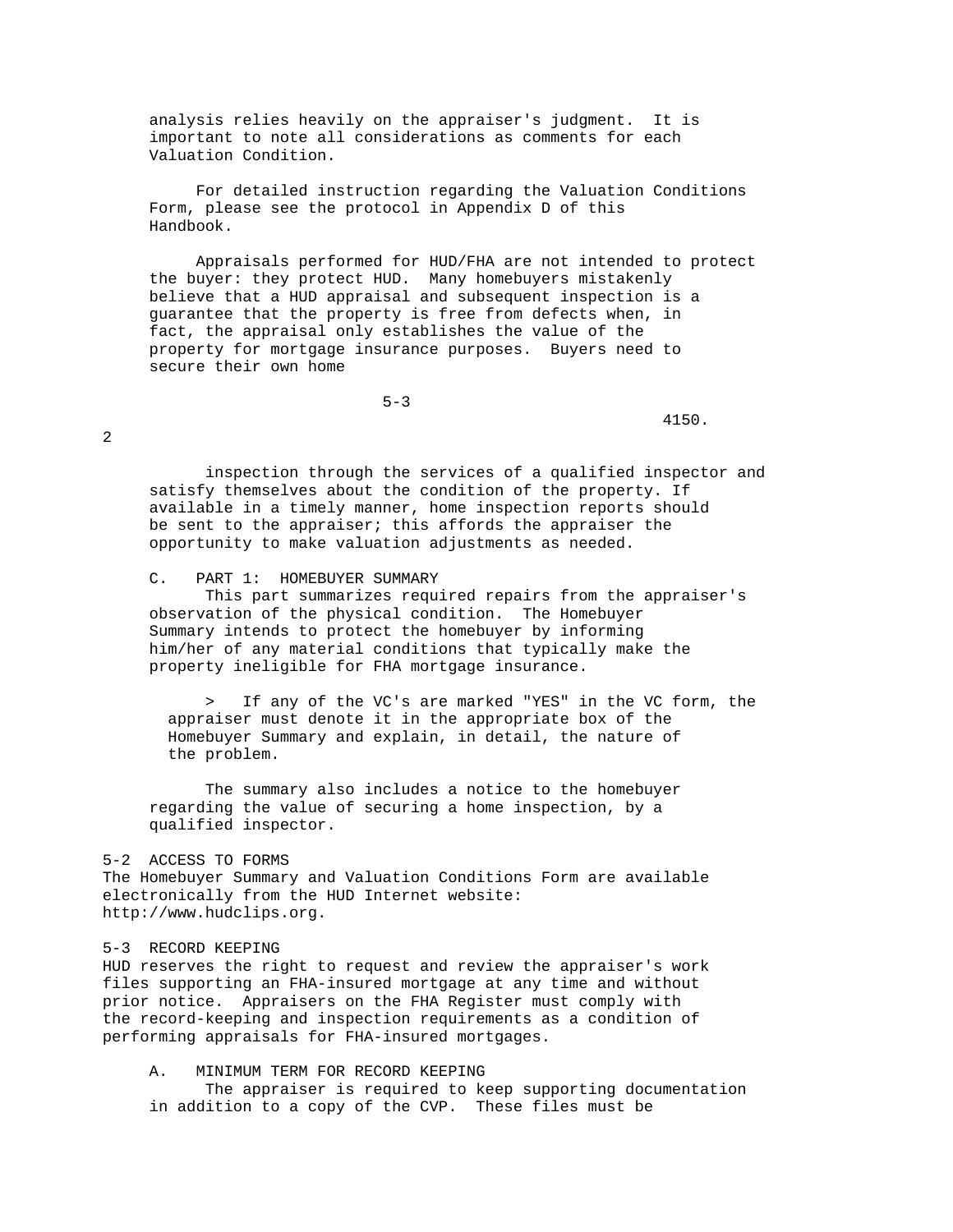maintained for five years after the date of preparation or at least two years after final disposition of any judicial proceeding in which testimony was given, whichever expires last. This is consistent with the Record Keeping Rule of USPAP.

# B. DOCUMENTATION FILE REQUIREMENTS

 Although there is no prescribed file for-mat or content, the appraiser's work files must include information to support all findings, observations and conclusions supporting the value estimate. The files must indicate the rationale for adjustments and the market data analyzed in the development of the appraisal report. The files must include documentation of the acceptance of the assignment and historical and factual information, such as photographs and maps. A sample documentation file index is provided below. This is not a comprehensive list of information.

 $5-4$ 

4150.2

# C. SAMPLE DOCUMENTATION FILE

| Section                                    | Supporting Data                                                                                                                                       |
|--------------------------------------------|-------------------------------------------------------------------------------------------------------------------------------------------------------|
| Acceptance of assignment                   | File memorandum                                                                                                                                       |
| Property Description                       | Legal description<br>Photographs<br>Floor plans<br>Tax map and information<br>Field notes from inspection<br>Listing information<br>Offer to purchase |
| Neighborhood<br>Notes from the field visit | Photographs<br>Demographic data                                                                                                                       |
| Cost Approach                              | Relevant Marshall Swift<br>Valuation                                                                                                                  |
| (if applicable)                            | information<br>Calculations performed<br>Land Sales detail                                                                                            |
| Sales Comparison Approach                  | Sale details and photographs<br>Transaction information<br>Derivation of adjustments<br>Interview notes                                               |
| income approach                            | Market rent comparable<br>information                                                                                                                 |
| (if applicable)                            | Cap rate justification<br>Historical financial<br>statements                                                                                          |